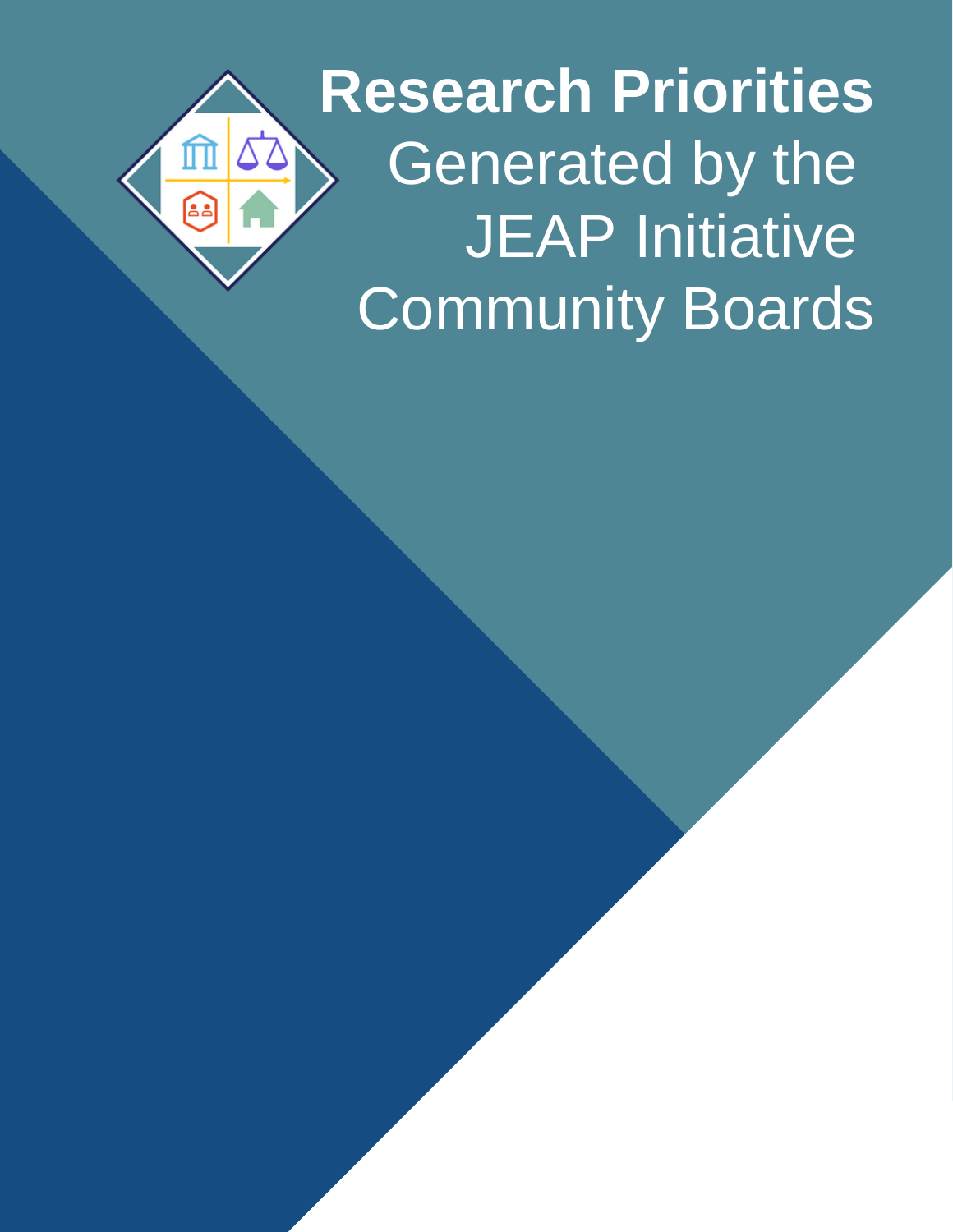#### **Suggested Citation:**

JEAP Initiative Community Boards (2021). *Research Priorities Generated by the JEAP Initiative Community Boards*. Oregon Social Learning Center's Justice-Involved and Emerging Adult Populations (JEAP) Initiative. <https://www.jeapinitiative.org/research-priorities/>

*The development of these research priorities was supported by the National Institute on Drug Abuse of the National Institutes of Health under award number R24DA051950. The content is solely the responsibility of the authors and does not necessarily represent the official views of the National Institutes of Health.*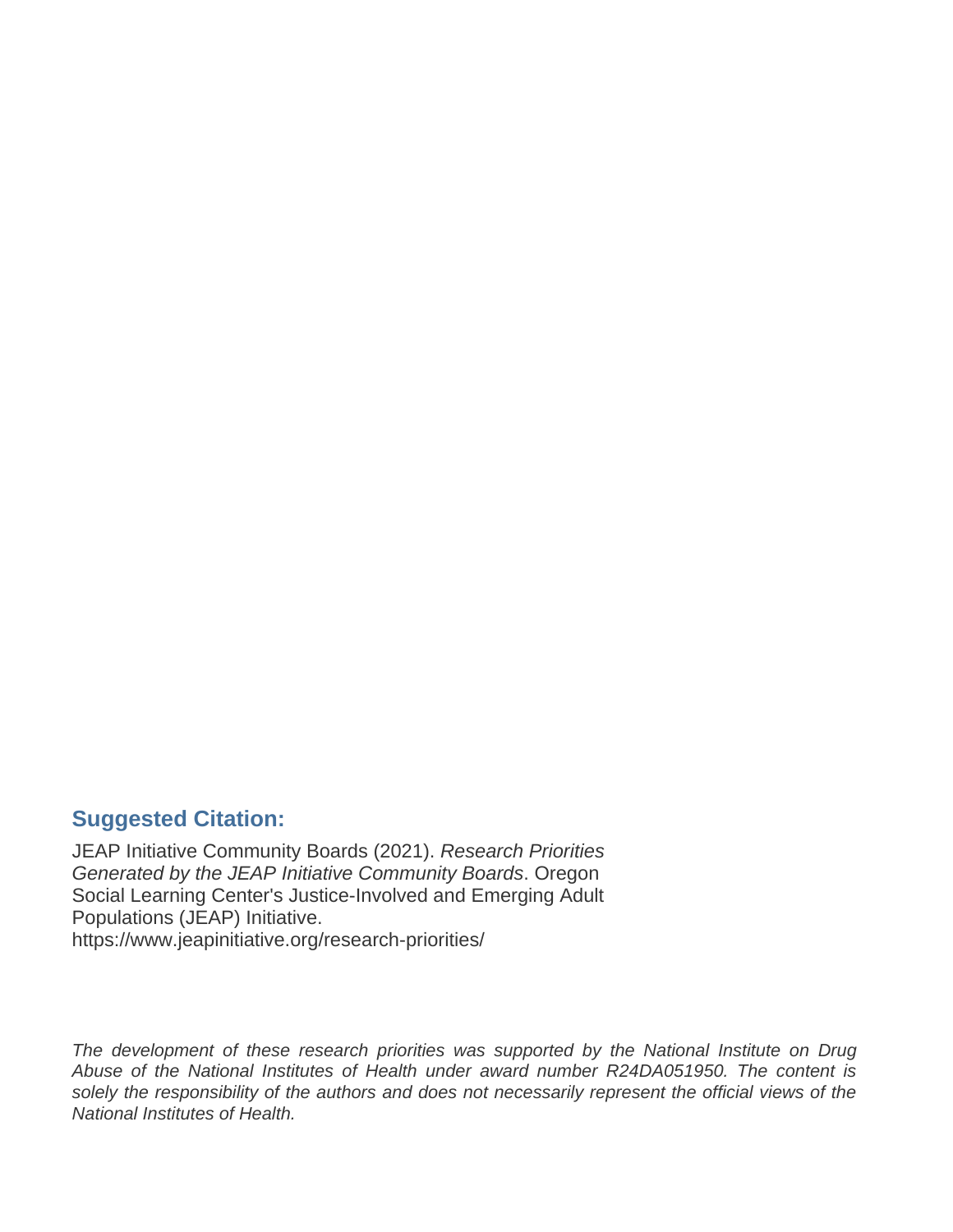

### **Recovery Journey**

l

**Recovery is multi-faceted along an extensive timeline, and services and measures of success need to extend beyond abstinence or recidivism.**



<sup>1</sup> MOUD: Medication for Opioid Use Disorder; MAT: Medication Assisted Treatment, also referred to as MAR: Medication Assisted Recovery

 $2$  Emerging adults refers to youth and young adults between the ages of 16 and 25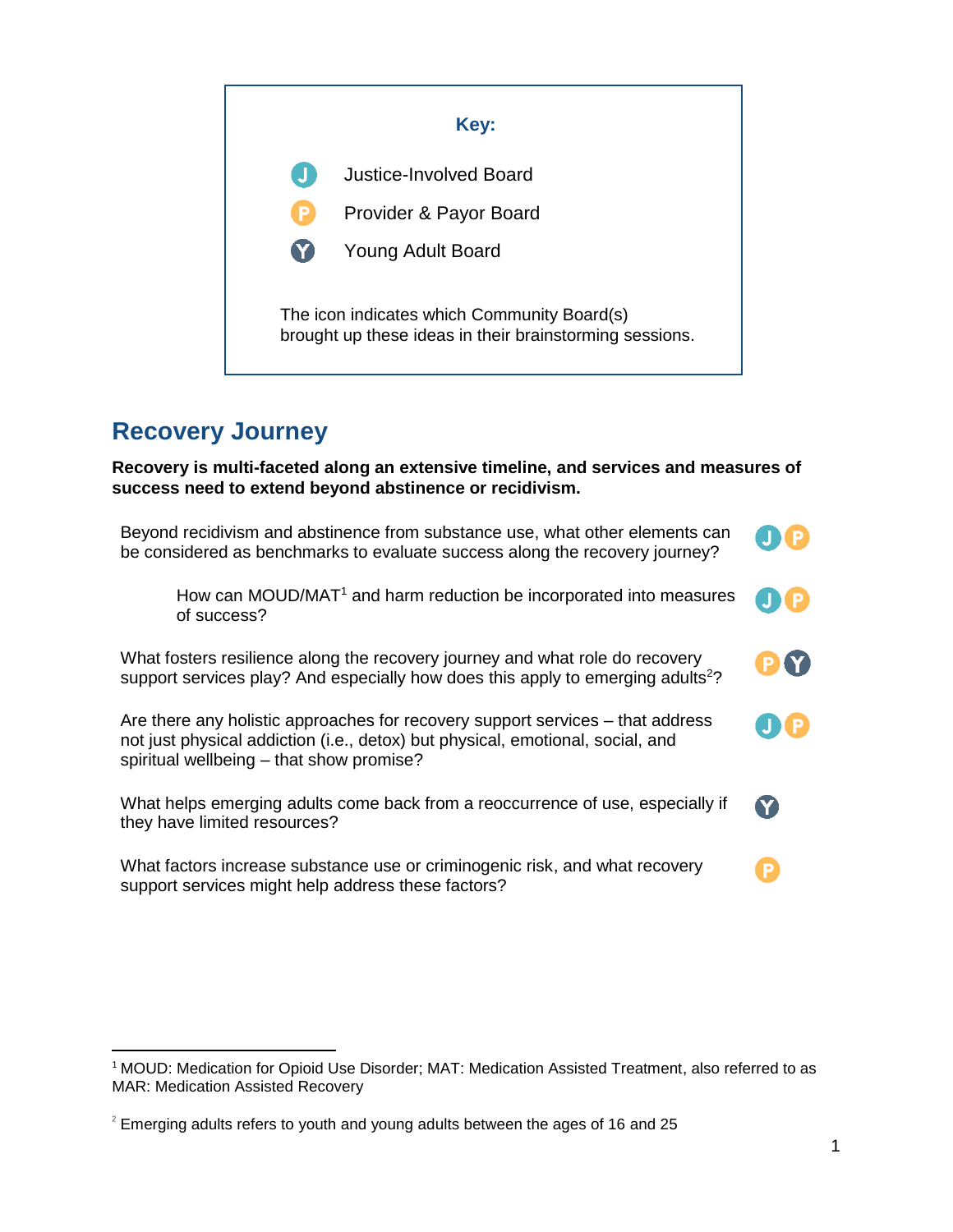### **Service Combinations**

provide the most help?

**The best combination and sequence of services to support recovery, and how to match and provide access to individuals, have yet to be determined.**

What combination and sequence of services (including recovery support services) have the most impact for the individual?

Does effectiveness of service combinations or sequencing vary between different groups, such as emerging adults, people of color, and individuals with a history of trauma?

What combination and sequence of services (including recovery support services) have the most positive economic impact (consider recidivism, shortterm and long-term utilization of Medicaid dollars, and housing stability)?

| What aspects of recovery housing, and the combination of services within them, |  |
|--------------------------------------------------------------------------------|--|
| provide the most help?                                                         |  |

Beyond recidivism, what are the economic impacts of these? For example, do they reduce the use of healthcare and Medicaid dollars, child welfare system costs, etc.?

Are there any holistic approaches for recovery support services – that address not just physical addiction (i.e., detox) but physical, emotional, social, and spiritual wellbeing – that show promise?

What assessment tools work best to match individuals to needed recovery support services?

Does offering multiple services (that include recovery support services) in one physical location increase effectiveness, for example, by removing transportation barriers?

How does criminalization of substance use impact people's access to various services (e.g., housing, SNAP, education funds) that support recovery?

How well have treatment/specialty courts performed since the Opioid Epidemic began, and how can recovery support services support their performance?

How might recovery support services address emerging adults involved in the justice system whose parents are also involved in the justice system or other systems (e.g., child welfare)?







Л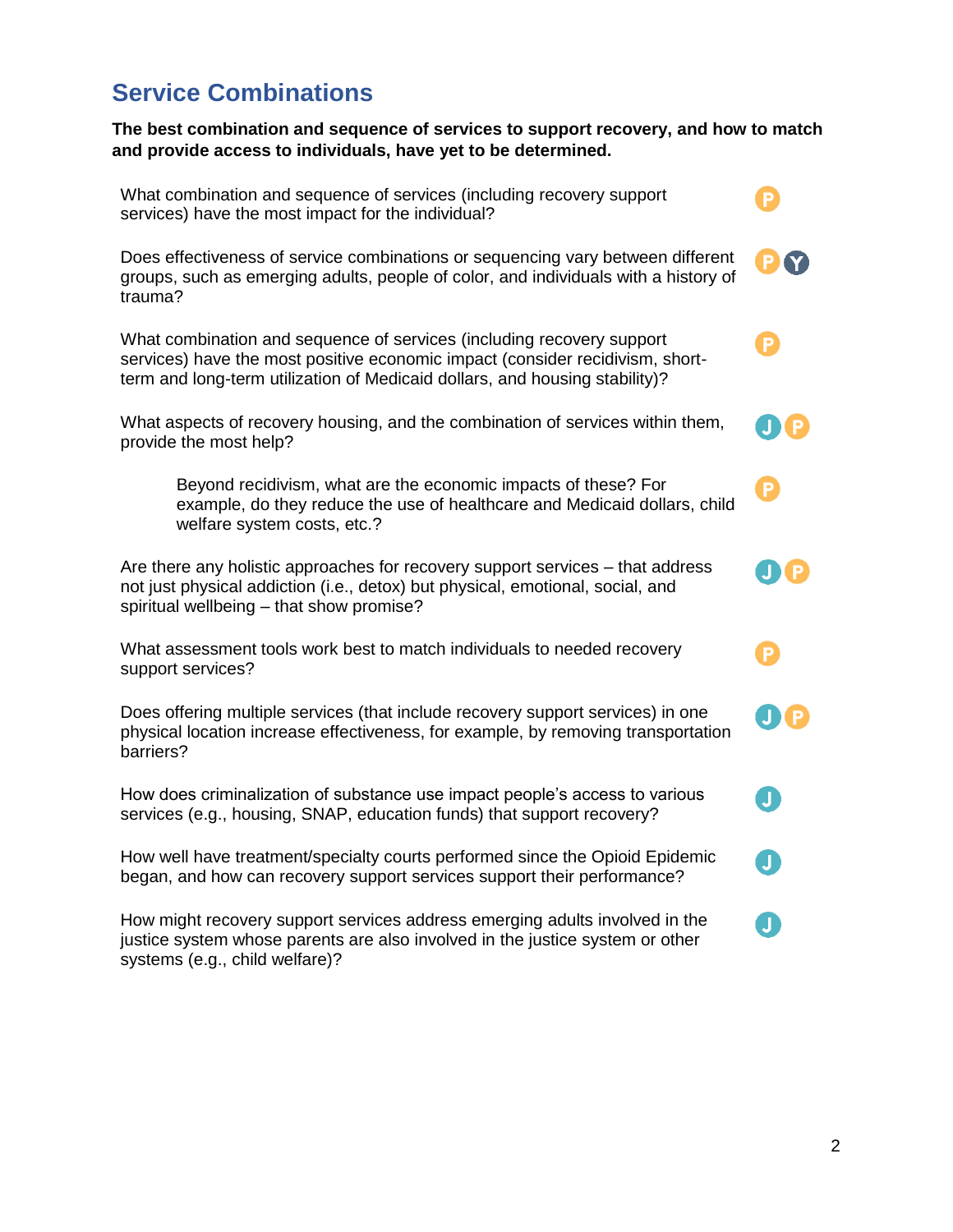#### **Mental Health**

**The existing service system is not well equipped to address co-occurring mental health and substance use challenges.**

What are the barriers to accessing quality combined mental health and substance use services and how can these be overcome using recovery support services?

What additional challenges do emerging adults face compared to the general population, and how can recovery support services uniquely overcome these challenges?

How can holistic approaches to recovery support services, which encompass physical, emotional, social, and spiritual wellbeing, best include mental health needs?

How are evidence-based practices for mental health needs best implemented in a justice context? How does this vary between the juvenile and adult systems, and how can recovery support services play a role?

How does discrimination within healthcare contribute to disparities in emerging adult knowledge about mental health and access to treatment within communities of color? How can this be reduced using recovery support services?

### **Underserved Communities**

**Recovery support services may not address the needs of individuals from marginalized communities because of barriers to access and the lack of representation of individuals who are Black, Indigenous, Latinx, or AAPI/Asian; women; individuals with sexual and/or gendered differences (e.g., LGBTQIA+); and emerging adults.**

What strategies can increase representation of people of color, women, and emerging adults within recovery meetings such as Alcoholics Anonymous (AA)? How can mutual aid support such as AA and Narcotics Anonymous (NA), and peer support be more welcoming for these populations?

What culturally relevant triggers for substance use exist for underserved communities and intersecting identities (e.g., Black & sexual or gendered difference)? How can recovery support services address these triggers?

Are recovery support services that are tailored to a specific community more effective in helping members of that community achieve recovery compared to recovery support services for the general population?

How can recovery programs take into account all facets of individuals' identities, given that intersectionality affects how people experience these support services and barriers?

0 Q M

OPY

Y

**Y** 

**Y** 

8

J Y

П

8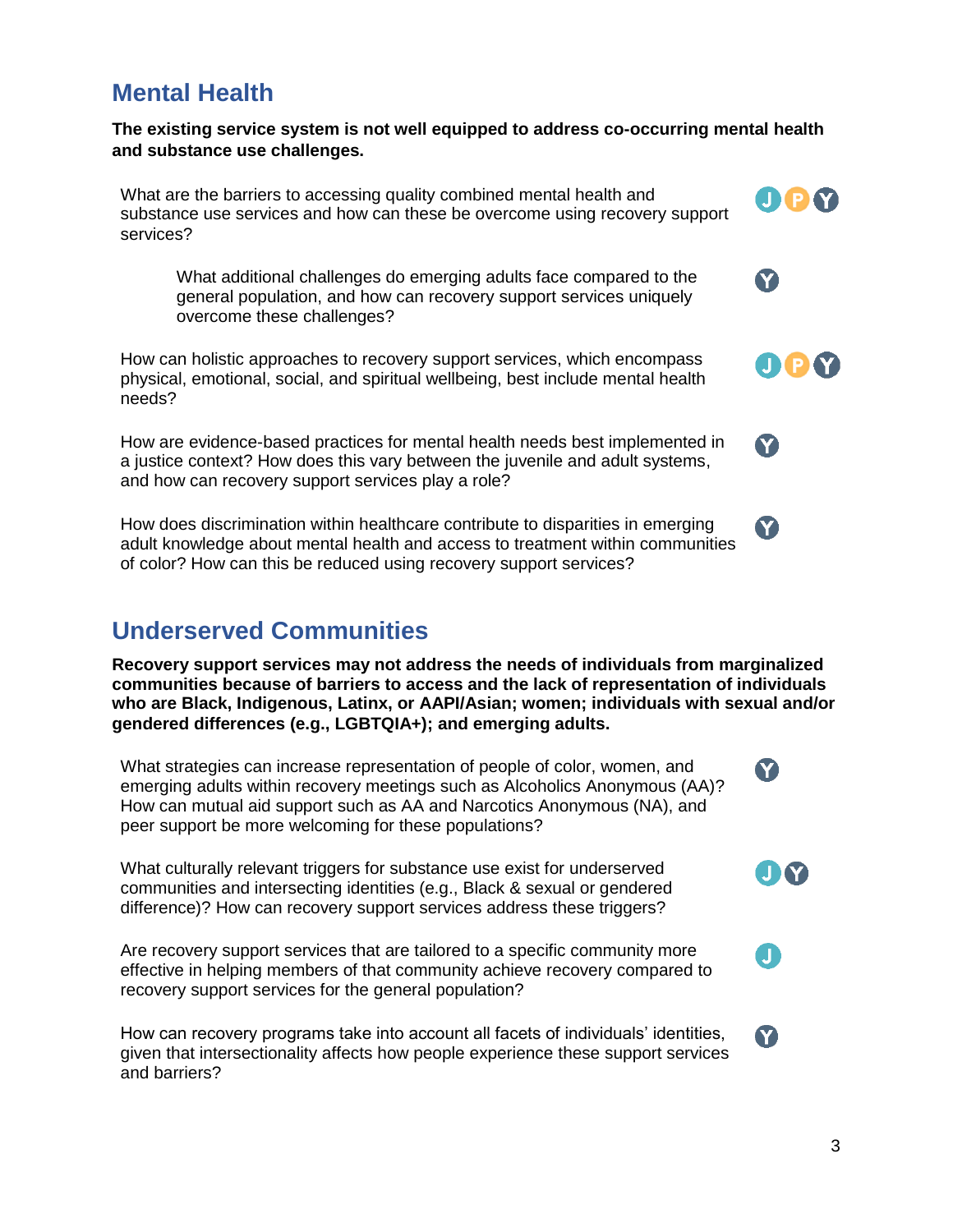| How do internal (e.g., mental health symptoms, internalized stigma) and external<br>(e.g., racism, community stigma) barriers to accessing recovery support services<br>differ across age, race, culture, ethnicity, geography?                                                                                        |             |
|------------------------------------------------------------------------------------------------------------------------------------------------------------------------------------------------------------------------------------------------------------------------------------------------------------------------|-------------|
| What strategies increase access to recovery support services for underserved<br>groups (e.g., LGBTQIA+ community, people of color, low-income individuals)?<br>Where, if at all, are these groups getting services? Are providers engaging these<br>populations? What are effective strategies to engage these groups? |             |
| What are the barriers for people of color to access and utilize mutual aid support<br>such as AA and NA, and how can recovery support services help overcome<br>these barriers?                                                                                                                                        | Y           |
| What are some strategies to get emerging adults engaged in treatment earlier in<br>their lives using recovery support services? Would it be beneficial?                                                                                                                                                                | D           |
| For individuals from marginalized communities who are incarcerated, what is the<br>role of virtual models of reach-in services for matching them with peer support<br>from a similar background?                                                                                                                       | J           |
| What populations are served by different types of recovery housing and how do<br>outcomes differ across housing types and population groups?                                                                                                                                                                           | D           |
| How are different populations accessing and paying for recovery<br>housing?                                                                                                                                                                                                                                            | 0           |
| What strategies can increase representation of people of color within recovery<br>housing? How can recovery housing be more welcoming for people of color?                                                                                                                                                             | $\mathbf 6$ |
| What drives the lack of recovery housing specifically for women, especially<br>housing run by women?                                                                                                                                                                                                                   | Ø           |
| Are emerging adults being incarcerated just because there aren't supports for<br>them (e.g., no foster parents, nowhere to go)? Are there recovery housing<br>options for them?                                                                                                                                        | 0           |
|                                                                                                                                                                                                                                                                                                                        |             |

# **Social Support**

**Social support networks can heavily impact the recovery journey.**

What are the most critical elements in someone's social network that promote positive outcomes (e.g., social support, practical skill building, modeling), and how can these be leveraged in recovery support services?

What are the challenges that emerging adults face in creating a positive social network that supports recovery?

8

**Y**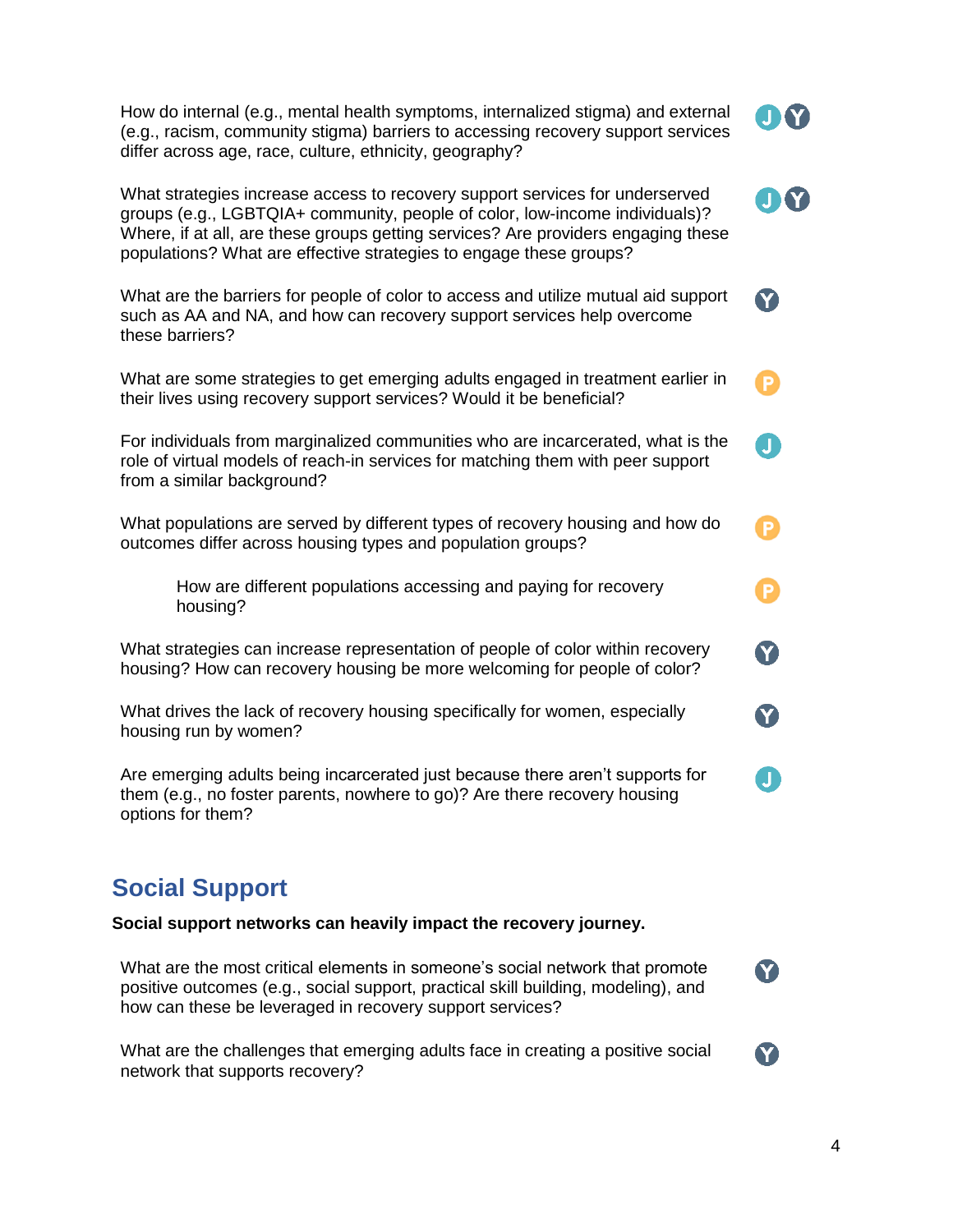What strategies in recovery support services can help overcome those barriers/ address those challenges?

What is the best way recovery support services can provide education to parents about being supportive of their emerging adult experiencing substance use issues and taking a strengths-based approach?

How can recovery support services help emerging adults in the juvenile and adult justice systems be positive peers for each other?

What policies, procedures, or laws (agency or statewide) create barriers for people with a criminal record to build a recovery-supportive social network that may include other people with a criminal record?

# **Emerging Adult Culture**

**The dominant culture glorifies emerging adult substance use and makes it challenging for this population to talk about substance use issues or recovery.**

How can prevention efforts aimed at emerging adults help counter the glorification of substance use found across different forms of media and entertainment? How can we center the voices of people in recovery within these efforts?

Disclosing recovery or substance use treatment is often stigmatized among emerging adults in social settings. What strategies can help reduce this stigma?

How can harm reduction services and information best be included in substance use recovery programming for emerging adults?

# **Trauma-Informed**

**Trauma-informed<sup>3</sup> care within recovery support services is important.**

How do recovery support services address trauma and help individuals work through trauma?

What is the best sequence of services (including recovery support services) for those with justice and trauma histories to produce positive changes?

Does trauma-informed care benefit recovery support services aimed at emerging adults? If so, what are the key ingredients of trauma-informed care?

Y

8

**Y** 

**Y** 

000

**P**<sup>?</sup>

 $\overline{\phantom{a}}$ <sup>3</sup> Trauma can result from a wide variety of traumatic experiences, including childhood abuse and neglect, involvement with the justice system, and significant physical injuries such as traumatic brain injuries.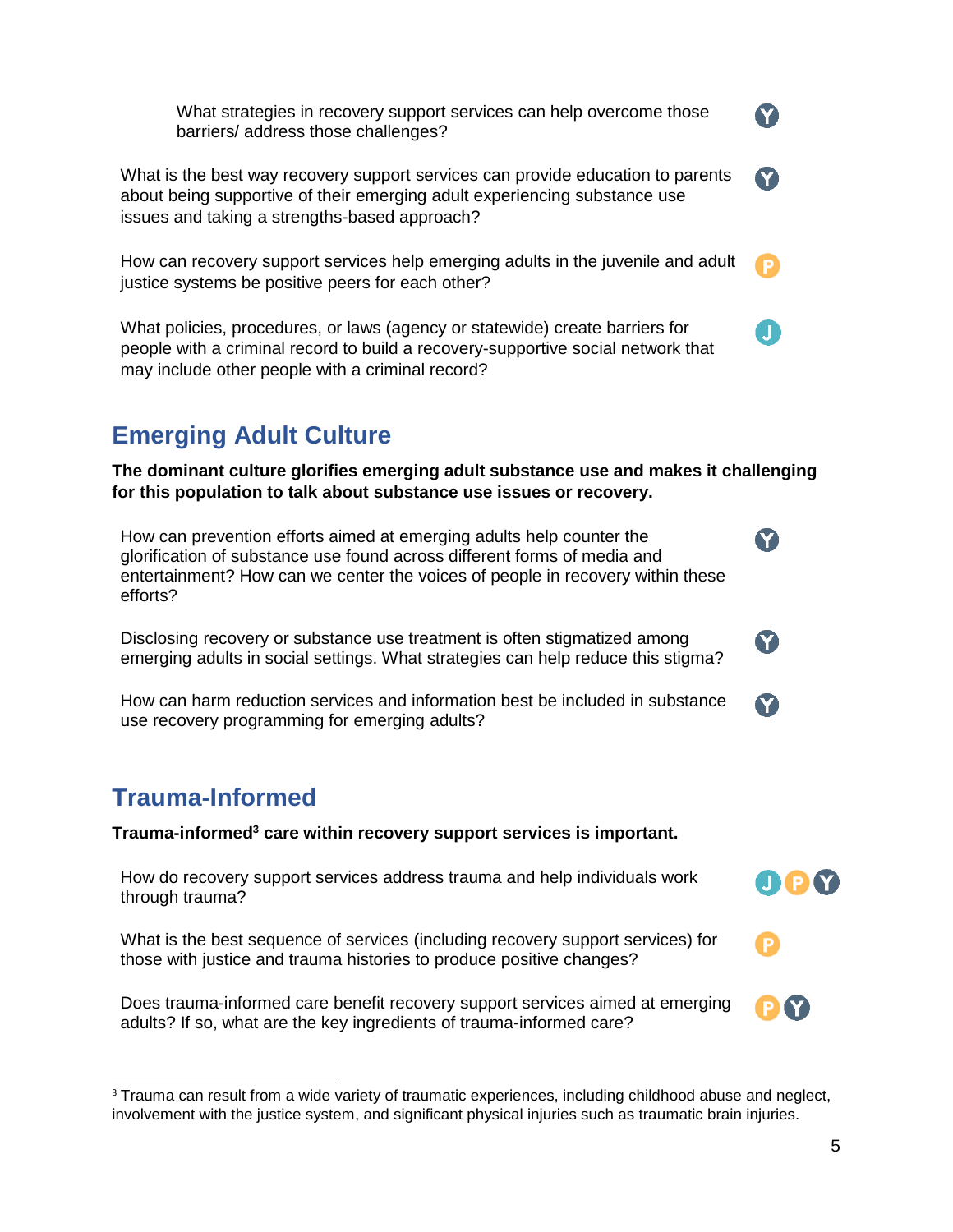Does trauma-informed care benefit recovery support services aimed at justiceinvolved populations? If so, what are the key ingredients of trauma-informed care?

What are the support plans for peer support specialists to deal with triggering and trauma? For themselves and for their clients?

What culturally relevant triggers for substance use (e.g., intergenerational trauma) exist for underserved communities and intersecting identities (e.g., Black & sexual or gendered difference)? How can recovery support services address these triggers?

## **Recovery Housing**

**The elements of recovery housing that make it most effective are under-researched – including internal operations, accessibility, connection with other services, and environment.**

| What are the key ingredients of recovery housing (e.g., accountability, social<br>support)?                                                                                                                                                                 |              |
|-------------------------------------------------------------------------------------------------------------------------------------------------------------------------------------------------------------------------------------------------------------|--------------|
| What aspects of recovery housing, and the combination of services within them,<br>provide the most help?                                                                                                                                                    |              |
| Beyond recidivism, what are the economic impacts of these? For<br>example, do they reduce the use of healthcare and Medicaid dollars, child<br>welfare system costs, etc.?                                                                                  | P            |
| What populations are served by different types of recovery housing and how do<br>outcomes differ across housing types and population groups?                                                                                                                | P            |
| How are different populations accessing and paying for recovery<br>housing?                                                                                                                                                                                 | P            |
| What strategies can increase representation of people of color within recovery<br>housing? How can recovery housing be more welcoming for people of color?                                                                                                  | Y            |
| What drives the lack of recovery housing specifically for women, especially<br>housing run by women?                                                                                                                                                        | $\mathbf{Y}$ |
| What prevents MOUD/MAT <sup>1</sup> from being accepted as legitimate recovery in<br>different contexts: in recovery housing; in the justice system (e.g., treatment<br>courts, law enforcement, prison staff); in treatment providers; in social networks? |              |
| What policies and strategies have led to increased acceptance of                                                                                                                                                                                            |              |

MOUD/MAT in different contexts, and how can that be replicated?

P)

UU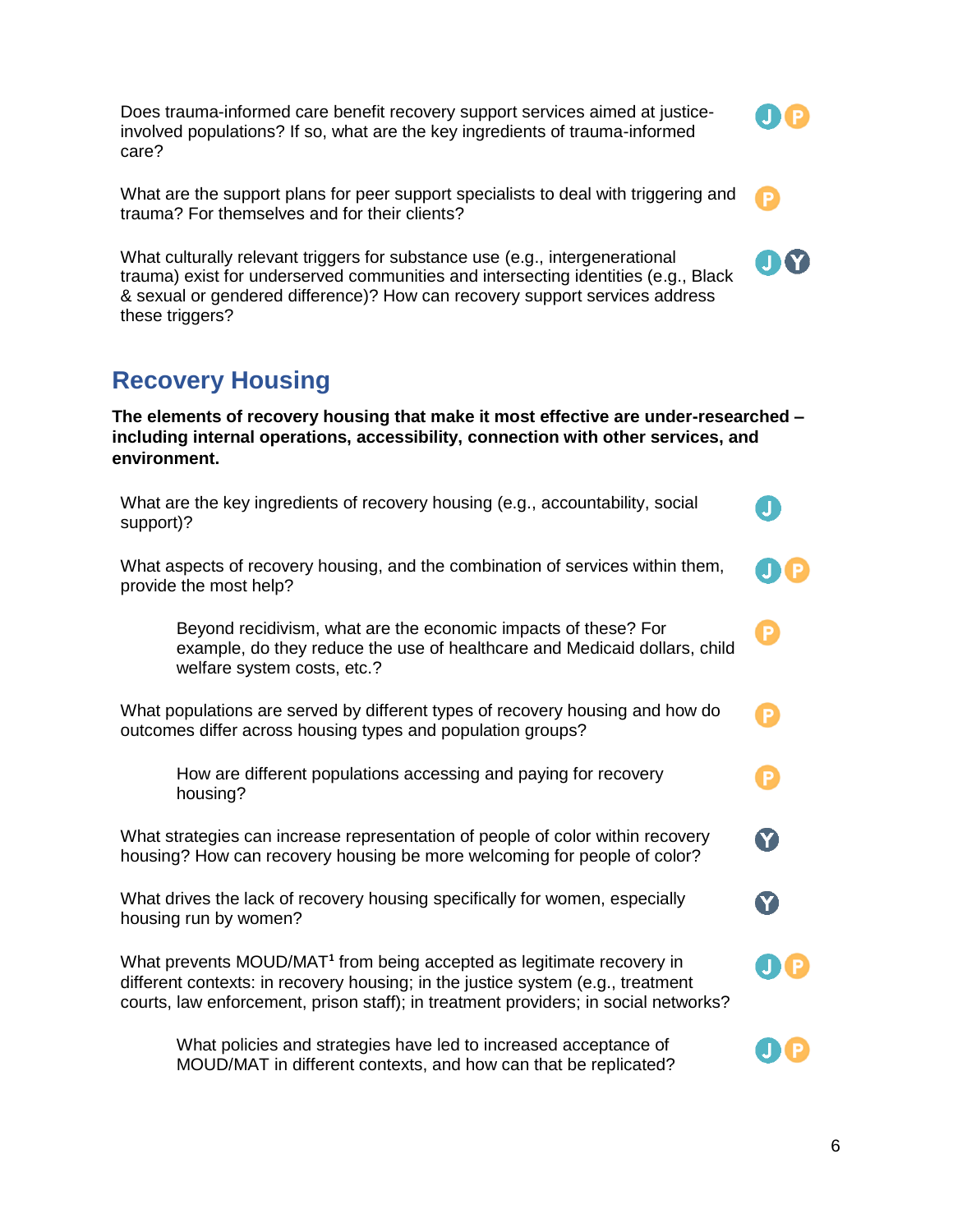How can peer support specialists effectively assist individuals with the shift from transitional housing to long-term housing, especially given the housing crisis that is felt more broadly?

How can recovery support services, like housing, coordinate with jails and prisons to create long-term treatment plans, seamless supports, and continuity of care for those returning to the community?

Are emerging adults being incarcerated just because there aren't supports for them (e.g., no foster parents, nowhere to go)? Are there recovery housing options for them?

## **Peer Support**

**The role and qualifications for peer support specialists vary widely and best practices have yet to be determined.**

The work of a peer support specialist can fall on a continuum from just providing non-judgmental support to a more structured interaction including other responsibilities (e.g., providing transportation, case management, help with goal setting, help with financial planning, etc.) What points along this continuum are most effective?

How does the type and amount of support (e.g., training, supervision, social support, counseling) that peer support specialists receive impact their effectiveness?

What are the best ways to evaluate whether someone is mentally or emotionally prepared to be a peer support specialist?

How does the amount of time peer support specialists have in recovery impact their effectiveness?

How does receiving peer support services help retain clients in treatment and other services longer?

What are the variations in peer support certification standards from state to state and how do these affect outcomes?

What are best practices for peer-delivered reach-in services within jails and prisons prior to release?

What are the benefits of virtual models for peer-delivered reach-in services within jails and prisons, for example, for matching people of similar backgrounds or for rural prisons?

How can peer support specialists effectively assist individuals with the shift from transitional housing to long-term housing, especially given the housing crisis that is felt more broadly?

 $\mathbf{J}$ 

 $\mathbf{J}$ 

**JIP** 

M

Æ

 $\mathbf{J}$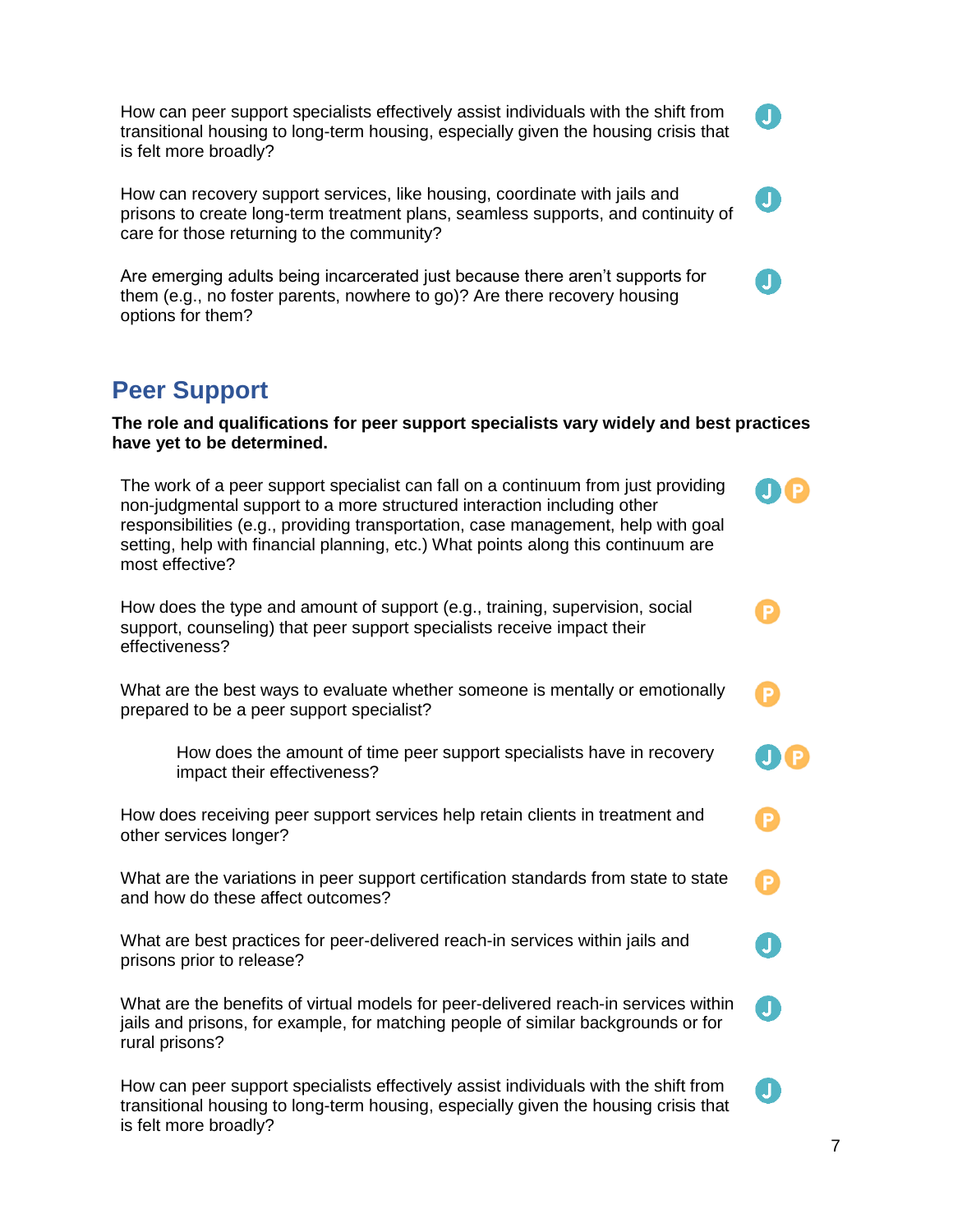What are the barriers for peer support being billed to Medicaid (e.g., several states have limitations that the only organizations that can bill for peer services have to be affiliated with current treatment providers)?

### **Reentry Services**

**Additional support services are needed at the critical time of community reentry from incarceration.**

For individuals who are reentering the community from incarceration, what are  $\mathbf{I}$ the recovery programs or services that promote the best long-term outcomes?  $\blacksquare$ 

What barriers do underrepresented groups face upon reentry (e.g., LGBTQIA+ community, people of color)? How can recovery support services help overcome these?

What policies, procedures, or laws (agency or statewide) create barriers for people with a criminal record to build a recovery-supportive social network that may include other people with a criminal record?

How can recovery support services, like housing, coordinate with jails and prisons to create long-term treatment plans, seamless supports, and continuity of care for those returning to the community?

Are there best practices for improving recovery support services in prisons and jails (i.e., not typical video-based programming), and how might these be implemented well?

What are best practices for peer-delivered reach-in services within jails and prisons prior to release?

What are the benefits of virtual models for peer-delivered reach-in services within jails and prisons, for example, for matching people of similar backgrounds or for rural prisons?

How can peer support specialists effectively assist individuals with the shift from transitional housing to long-term housing, especially given the housing crisis that is felt more broadly?

### **MOUD/MAT Stigma**

**People who use MOUD/MAT**<sup>1</sup> **confront stigma in different contexts.**

What prevents MOUD/MAT from being accepted as legitimate recovery in different contexts: in recovery housing; in the justice system (e.g., treatment courts, law enforcement, prison staff); in treatment providers; in social networks? J

n

 $\mathbf{J}$ 

 $\blacksquare$ 

 $\mathbf{J}$ 

O Q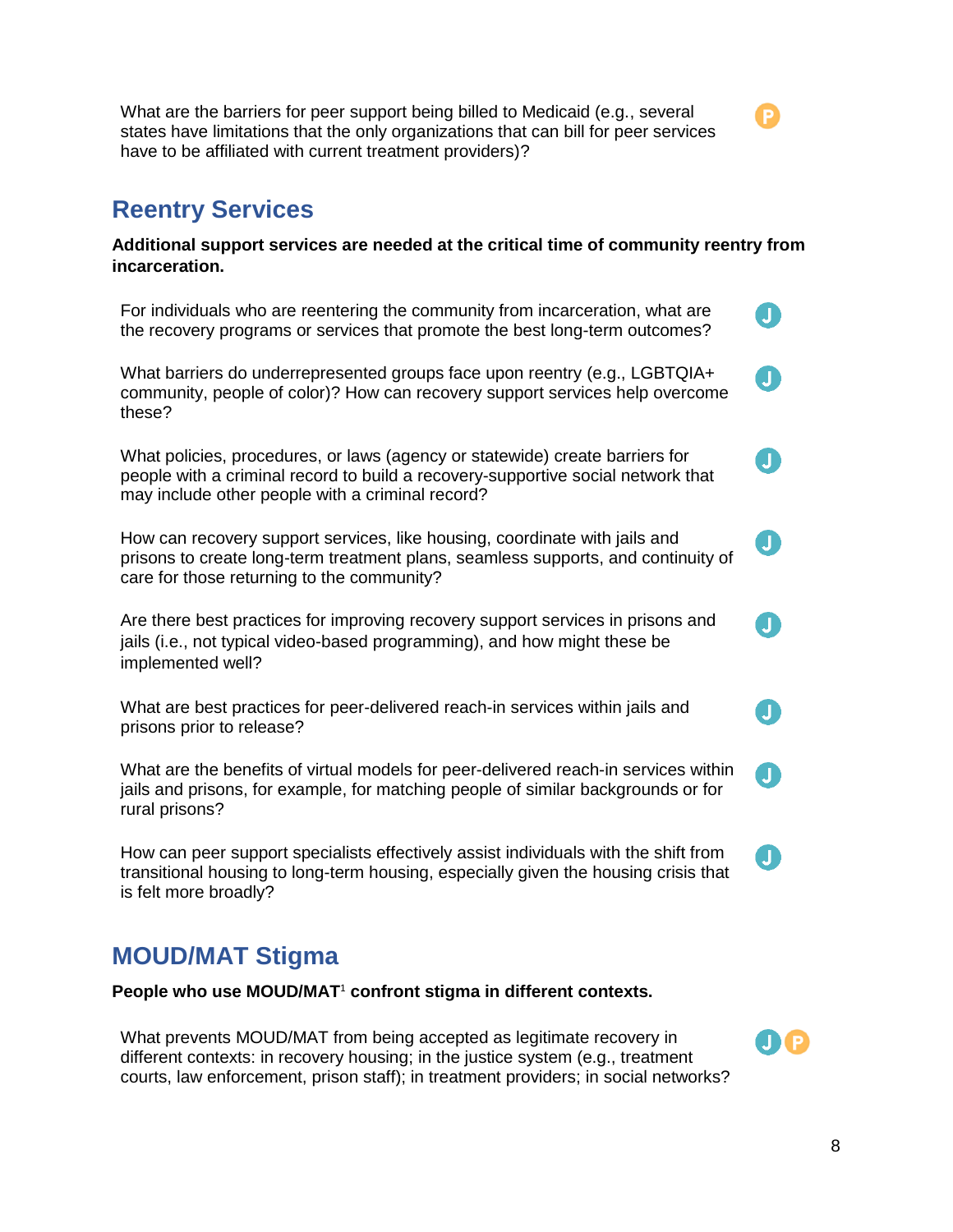What policies and strategies have led to increased acceptance of MOUD/MAT in different contexts, and how can that be replicated?

How does stigma around MOUD/MAT impact access to services and long-term outcomes for people using MOUD/MAT who are seeking and/or actively identifying as being in recovery? And how can recovery support services help?

What are the best interventions recovery support services can use to help reduce stigma against MOUD/MAT? Is education alone sufficient?

How well have treatment courts integrated MOUD/MAT into their programs? How does this impact effectiveness? And how can recovery support services within treatment courts help?

Beyond recidivism and abstinence from substance use, what other elements can be considered as benchmarks to evaluate success along the recovery journey?

How can MOUD/MAT and harm reduction be incorporated into measures of success?

# **Non-Opioid Use**

**Research and services for those with non-opioid substance use issues have been deemphasized.**

What are the barriers to accessing services for people with non-opioid substance use issues (e.g., methamphetamine), and how can recovery support services help?

How can recovery support services help those who don't qualify for medical necessity to detox? (for example, respite homes for someone who has a reoccurrence of use while they are living in recovery housing, recovery supports for individuals with serious psychiatric symptoms stemming from substance use)

How can the initial phase of the recovery journey, such as medical detox, be expanded to include those with non-life-threatening medical detox needs? How can recovery support services help?











 $\mathbf{J}$ 

 $\mathbf{I}$ 

 $\mathbf{I}$